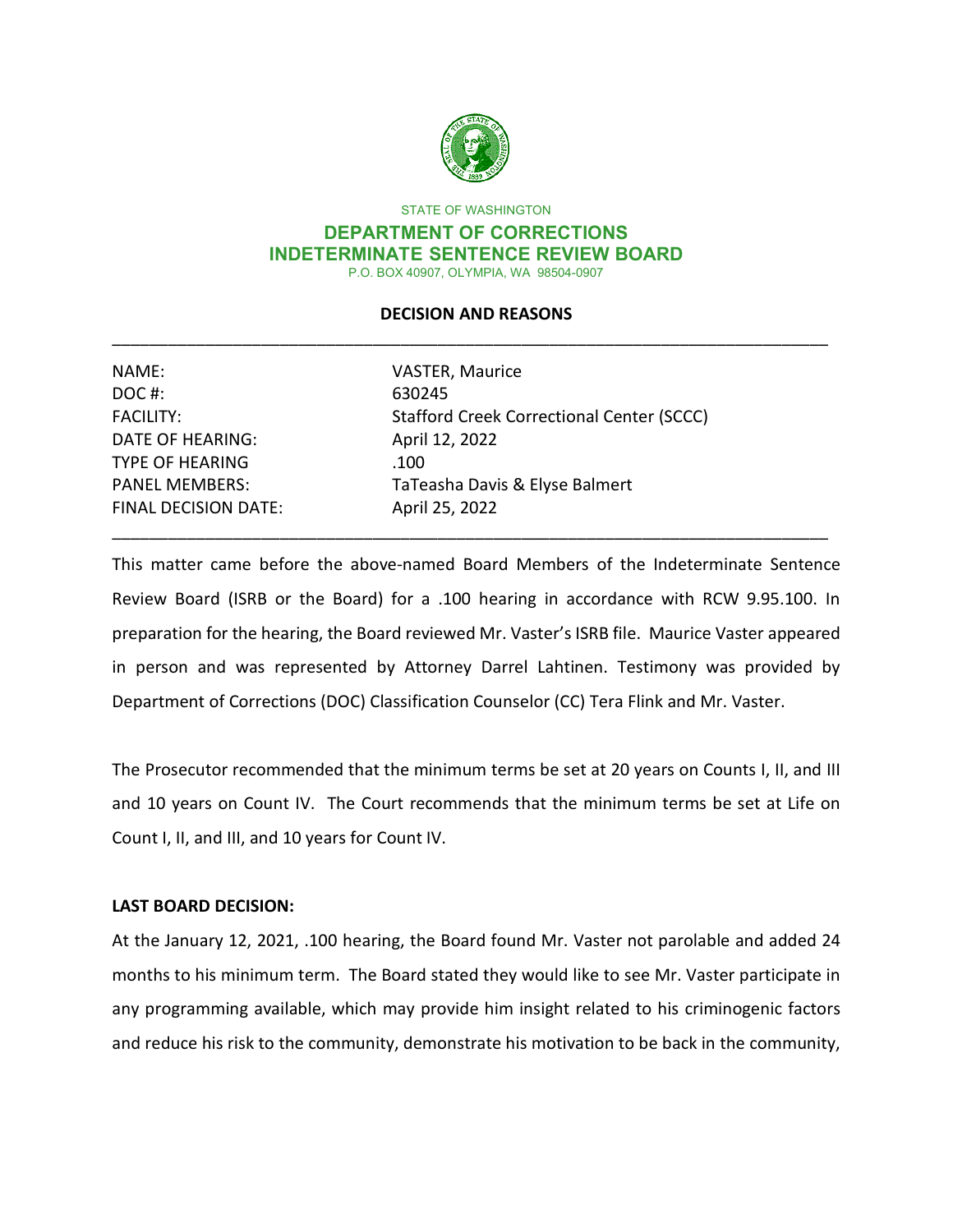# VASTER, Maurice – DOC # 630245 Page 3 of 5

 which describes the structure he needs for successful reintegration. and prepare him for release. The Board also recommended he prepare a detailed release plan

### **CURRENT BOARD DECISION:**

 and information considered by the Board, the Board finds that Mr. Vaster is not parolable and Based on the requirements of RCW 9.95.009(3) and RCW 9.95.100 and the totality of evidence adds 48 months to minimum term.

### **NEXT ACTION:**

Schedule a .100 hearing 120 prior to PERD. Schedule a new psychological evaluation prior to his next hearing.

## **REASONS FOR DECISION:**

 This was a deferred decision following a full Board discussion, using a structured decision-making framework that takes into consideration: the statistical estimate of risk, criminal history, offender change, release planning, discordant information, and other case specific factors. Based on the requirements of RCW 9.95.100, the Board finds Mr. Vaster not parolable for the following reasons: parole/release history, ability to control behavior, responsivity to programming, demonstrated

- **Mr. Vaster has been assessed as a Level II sex offender, aggravated from a Level I based on documented information that increases risk; Static 99-R: Low; PCLR: high; RLC: Low; VRAG: Bin 9 of 9**
- **assessment tools used in this evaluation estimate Mr. Vaster's level of risk for**  • **Dr. Robtoy indicated in the September 2, 2020, psychological evaluation, "The recidivism to be high. He shares a high degree of characteristics associated with antisocial personality disorder and psychopathy. Furthermore, his static risk factors place him in the highest category for recidivism according to the VRAG-R. He has minimal protective factors that might mitigate his risk".**
- **Mr. Vaster has a history of serious infractions with sexual elements and has not successfully completed specific risk related programming i.e., Sex Offender Treatment and Assessment Program (SOTAP)**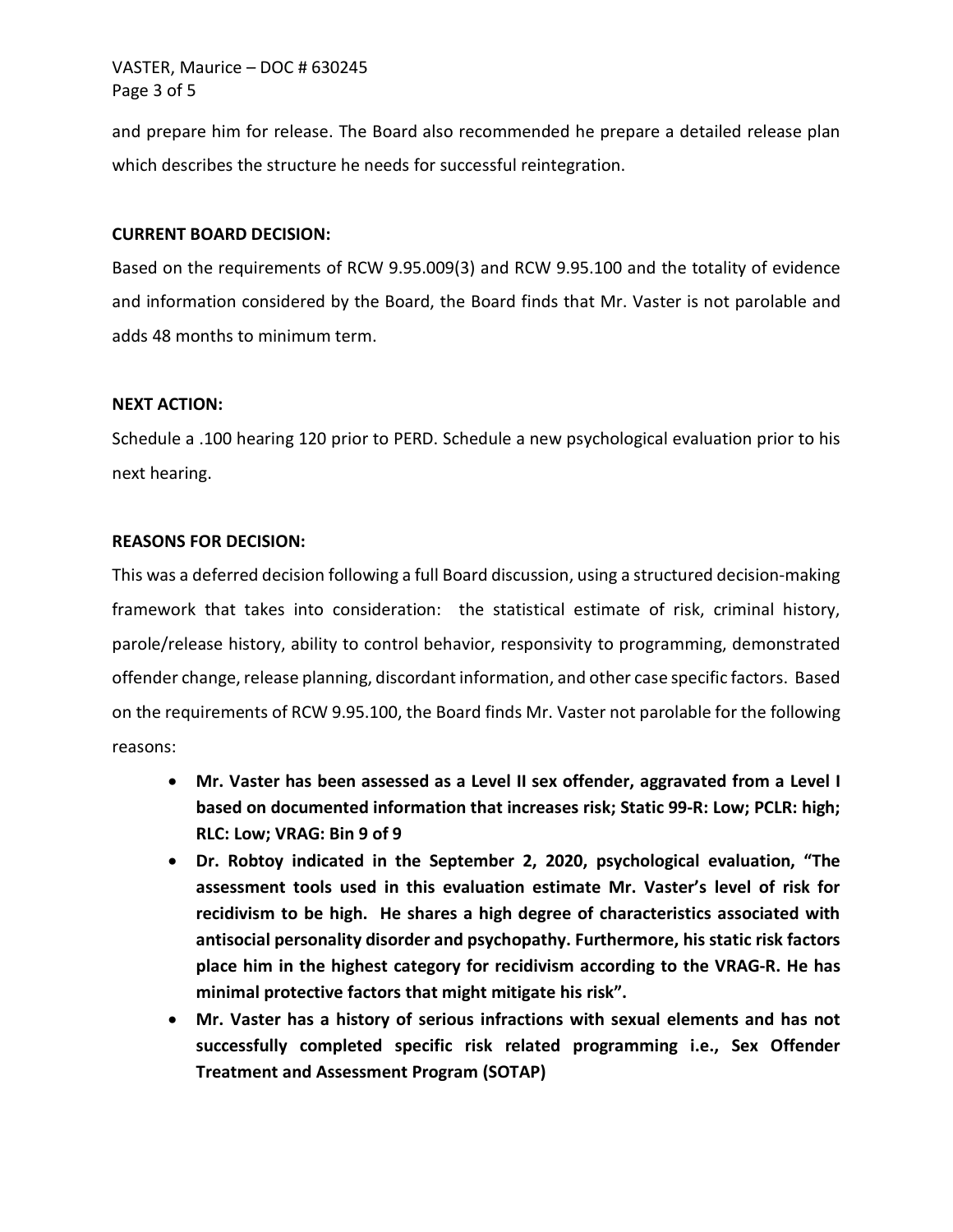# VASTER, Maurice – DOC # 630245 Page 4 of 5

#### **RECOMMENDATIONS:**

 Mr. Vaster should participate in any offender change programming to address his risk. He should also remain serious infraction free.

#### **JURISDICTION:**

 #80-1-00122-8 for Rape First Degree (while armed), Counts I and III; Robbery First Degree (while armed), Count II; and Robbery Second Degree, Count IV; all to run concurrently. The time start is May 7, 1983. The minimum term was set at 240 months on Counts I and III; 90 months on months, Count I; 75-92 months on Count II; 77-102 months on Count III; and 15-20 months on Count IV. The statutory maximum term is Life on Counts I – III; 10 years on Count IV (which has expired). Mr. Vaster has served approximately 467 months in prison and 0 days of jail time to Maurice Vaster is under the jurisdiction of the Board on a 1980 conviction in King County Cause Count II; and 20 months on Count IV from a Sentencing Reform Act (SRA) range of 102-126 date.

### **OFFENSE DESCRIPTION:**

 Mr. Vaster, at the age of 22, raped an unknown adult female at gunpoint. He met the victim while she was waiting at the bus stop. He took items from her purse before he left her.

while she was waiting at the bus stop. He took items from her purse before he left her.<br>Mr. Vaster, at the age of 22 robbed and raped an adult female victim after breaking into her apartment while armed with a knife.

 File material also includes descriptions of other burglary charges which have reached their maximum expiration dates and that also involve Mr. Vaster breaking into the homes of women.

#### **PRIOR CRIMINAL / RISK RELATED CONDUCT:**

 Mr. Vaster has an extensive criminal history. His juvenile offenses include multiple counts of Larceny, Trespassing, Assault, and Burglary. His adult offenses include the aforementioned burglary charges. In one case he struck the victim on the head and grabbed her by the throat. In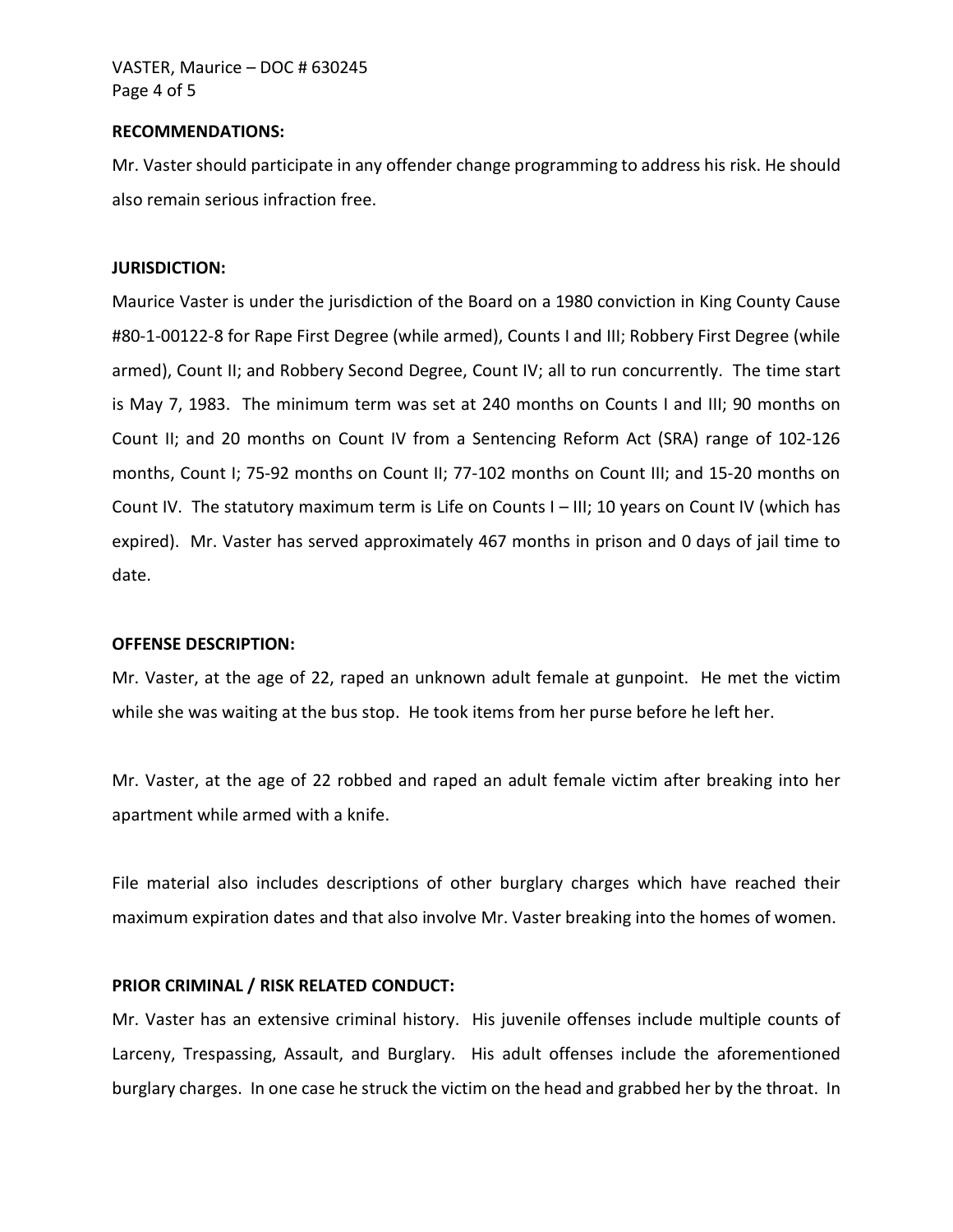# VASTER, Maurice – DOC # 630245 Page 5 of 5

 another, he told the victim he would "blow her brains out" and she heard the sound of a gun hammer clicking as he pointed the gun at her.

### **PROGRESS/BEHAVIOR:**

 Dr. Lisa Robtoy which surmised that his risk of recidivism is high. He completed the Redemption program in 2021 at the Board's request but continues to deny his offenses and refuses to CC Flink provided testimony about Mr. Vaster's overall prison behavior and programming since the last .100 hearing. He is not currently working because he timed out of his job in February 2022 after four years of work; however, he did receive positive feedback from his former supervisor. He has not received any serious infractions since 2018 and has two positive and one negative behavioral observation. His last psychological evaluation was in September 2020 with participate in sex offender treatment.

 Mr. Vaster has a business license to work as a barber in the community. He also has referrals for support from his family. He plans to move in with his sister and brother-in-law upon release. Mr. Vaster also plans to utilize resources from the Urban League for housing, transportation Flagging class and Roots for Success. He plans to release to King County and has community assistance, and other basic needs.

 Mr. Vaster continues to deny his offenses even though he was found guilty in a court of law. The Redemption program he stated it helped him "Deal with people, appreciate people", and it made offenses were committed while he was on parole. When asked what he learned from the him look at himself. Mr. Vaster stated that he's ready to prove himself in the community and be a productive citizen.

TD:nt April 20, 2022

cc: SCCC/File Maurice VASTER Darrel Lahtinen, Attorney